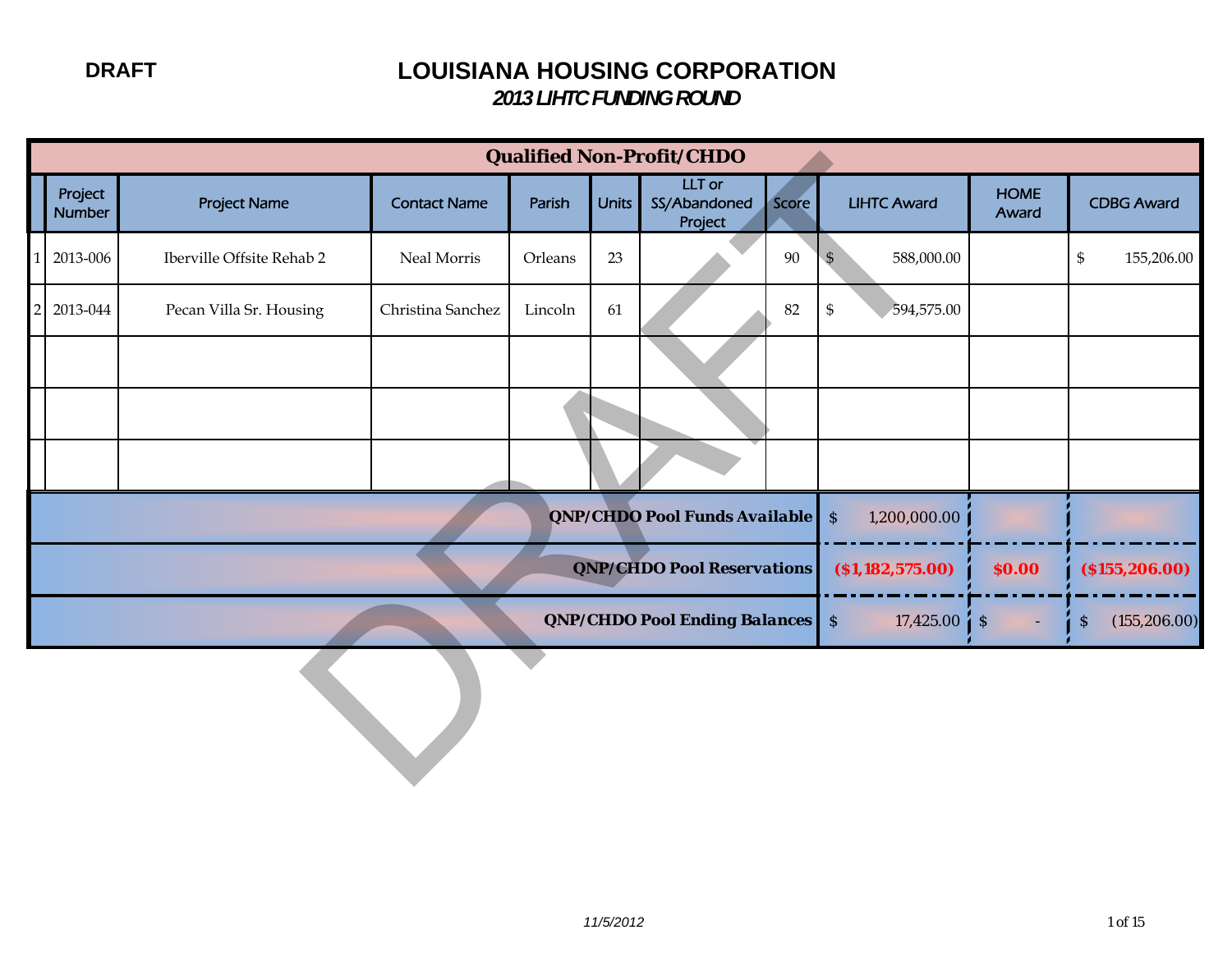|                          |                     |                     |            |              | <b>General Sub-Pool</b>                               |       |                  |              |                                       |                   |
|--------------------------|---------------------|---------------------|------------|--------------|-------------------------------------------------------|-------|------------------|--------------|---------------------------------------|-------------------|
| Project<br><b>Number</b> | <b>Project Name</b> | <b>Contact Name</b> | Parish     | <b>Units</b> | <b>LLT</b> or<br>SS/Abandoned<br>Project              | Score |                  | General      | <b>HOME Award</b>                     | <b>CDBG Award</b> |
| 2013-043                 | Terraces of Hammond | Arby Smith          | Tangipahoa | 80           |                                                       | 94.5  | $\mathfrak{S}$   | 600,000.00   | $\mathfrak{S}$<br>500,000.00          |                   |
| 2013-022                 | Cherry Point        | James Freeman       | Tangipahoa | 27           |                                                       | 92    | \$               | 579,999.00   |                                       |                   |
|                          |                     |                     |            |              | <b>District 1 General Sub-Pool Funds Available</b> \$ |       |                  | 1,259,884.00 |                                       |                   |
|                          |                     |                     |            |              | <b>District 1 General Sub-Pool Reservations</b>       |       | $\boldsymbol{s}$ |              | $(1,179,999.00)$ \$ $(500,000.00)$ \$ |                   |
|                          |                     |                     |            |              | <b>District 1 General Sub-Pool Ending Balances</b> \$ |       |                  | 79,885.00    |                                       | $\mathsf{S}$      |
|                          |                     |                     |            |              |                                                       |       |                  |              |                                       |                   |
|                          |                     |                     |            |              | <b>Rural Sub-Pool</b>                                 |       |                  |              |                                       |                   |
| Project<br><b>Number</b> | <b>Project Name</b> | <b>Contact Name</b> | Parish     | Units-       | <b>LLT</b> or<br>SS/Abandoned<br>Project              | Score |                  | <b>Rural</b> | <b>HOME Award</b>                     | <b>CDBG Award</b> |
|                          |                     |                     |            |              | NO APPLICANTS                                         |       |                  |              |                                       |                   |
|                          |                     |                     |            |              | <b>District 1 Rural Sub-Pool Funds Available</b> S    |       |                  | 314,971.00   |                                       |                   |
|                          |                     |                     |            |              | <b>District 1 Rural Sub-Pool Reservations</b> \$      |       |                  |              | $\mathbf{s}$                          | \$                |

|                   |                     |                     |        |       | <b>Rural Sub-Pool</b>                              |       |                          |                   |                   |
|-------------------|---------------------|---------------------|--------|-------|----------------------------------------------------|-------|--------------------------|-------------------|-------------------|
| Project<br>Number | <b>Project Name</b> | <b>Contact Name</b> | Parish | Units | LLT or<br>SS/Abandoned<br>Project                  | Score | Rural                    | <b>HOME Award</b> | <b>CDBG Award</b> |
|                   |                     |                     |        |       | NO APPLICANTS                                      |       |                          |                   |                   |
|                   |                     |                     |        |       | <b>District 1 Rural Sub-Pool Funds Available</b> S |       | 314,971.00               |                   |                   |
|                   |                     |                     |        |       | <b>District 1 Rural Sub-Pool Reservations S</b>    |       |                          | $\mathbf{s}$      | l s               |
|                   |                     |                     |        |       | <b>District 1 Rural Sub-Pool Ending Balances</b> S |       | 314,971.00 $\frac{1}{s}$ | ٠                 | -S                |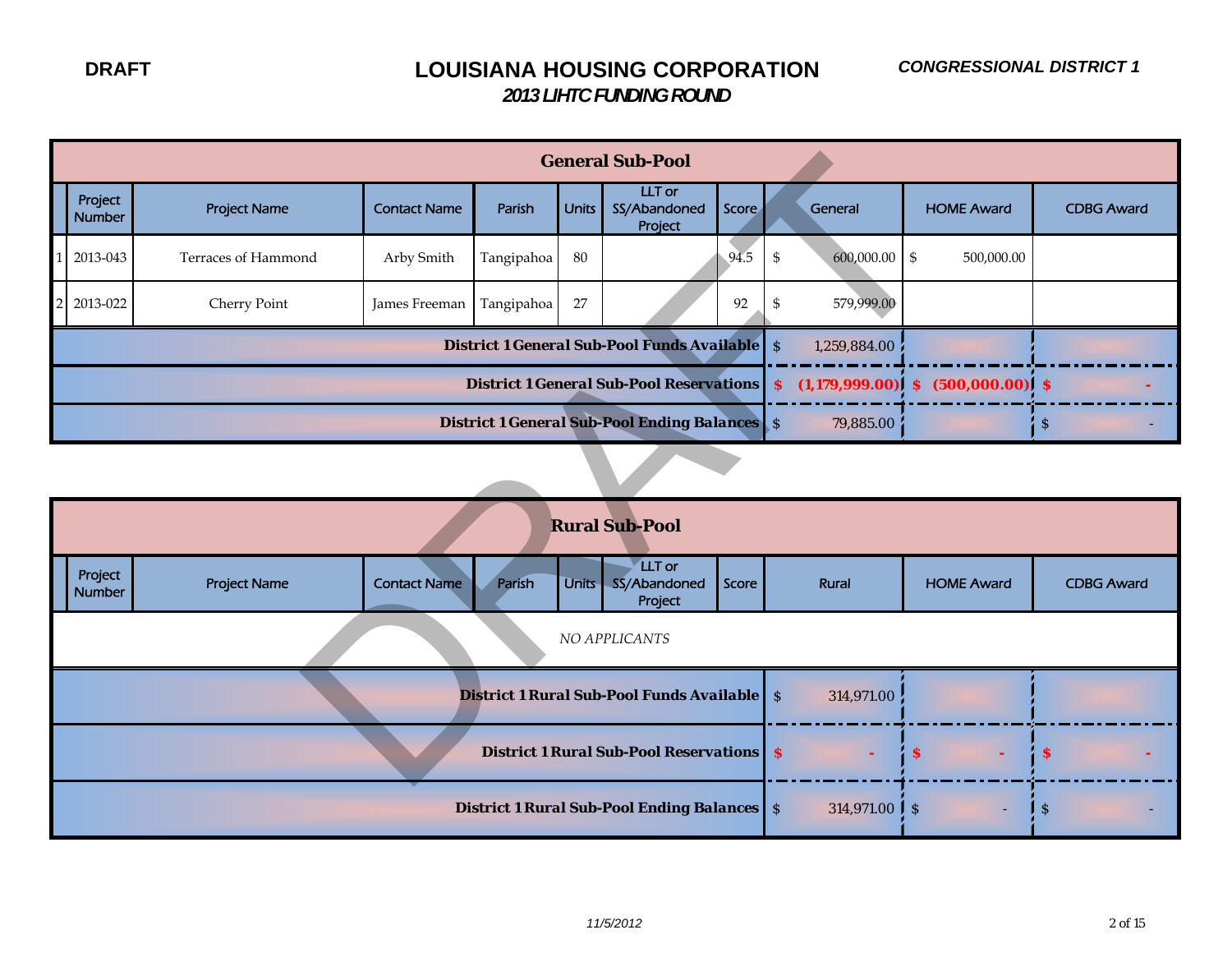|                                                                                                |                     |                     |        |       | <b>Collapsed Statewide (District 1)</b> |       |                                            |                   |                   |  |  |  |
|------------------------------------------------------------------------------------------------|---------------------|---------------------|--------|-------|-----------------------------------------|-------|--------------------------------------------|-------------------|-------------------|--|--|--|
| Project<br>Number                                                                              | <b>Project Name</b> | <b>Contact Name</b> | Parish | Units | LLT or<br>SS/Abandoned<br>Project       | Score | <b>Collapsed Statewide</b><br>(District 1) | <b>HOME Award</b> | <b>CDBG Award</b> |  |  |  |
|                                                                                                |                     |                     |        |       | <b>INSUFFICIENT CREDITS REMAINING</b>   |       |                                            |                   |                   |  |  |  |
| <b>District 1 Funds Remaining</b> S<br>394,856.00                                              |                     |                     |        |       |                                         |       |                                            |                   |                   |  |  |  |
| <b>District 1 Collapsed Sub-Pool Reservations S</b><br>$\pmb{\mathcal{S}}$<br>$\boldsymbol{s}$ |                     |                     |        |       |                                         |       |                                            |                   |                   |  |  |  |
| <b>District 1 Ending Balances</b> S<br>$394,856.00 \, \text{S}$<br>$\boldsymbol{\mathsf{S}}$   |                     |                     |        |       |                                         |       |                                            |                   |                   |  |  |  |
|                                                                                                |                     |                     |        |       |                                         |       |                                            |                   |                   |  |  |  |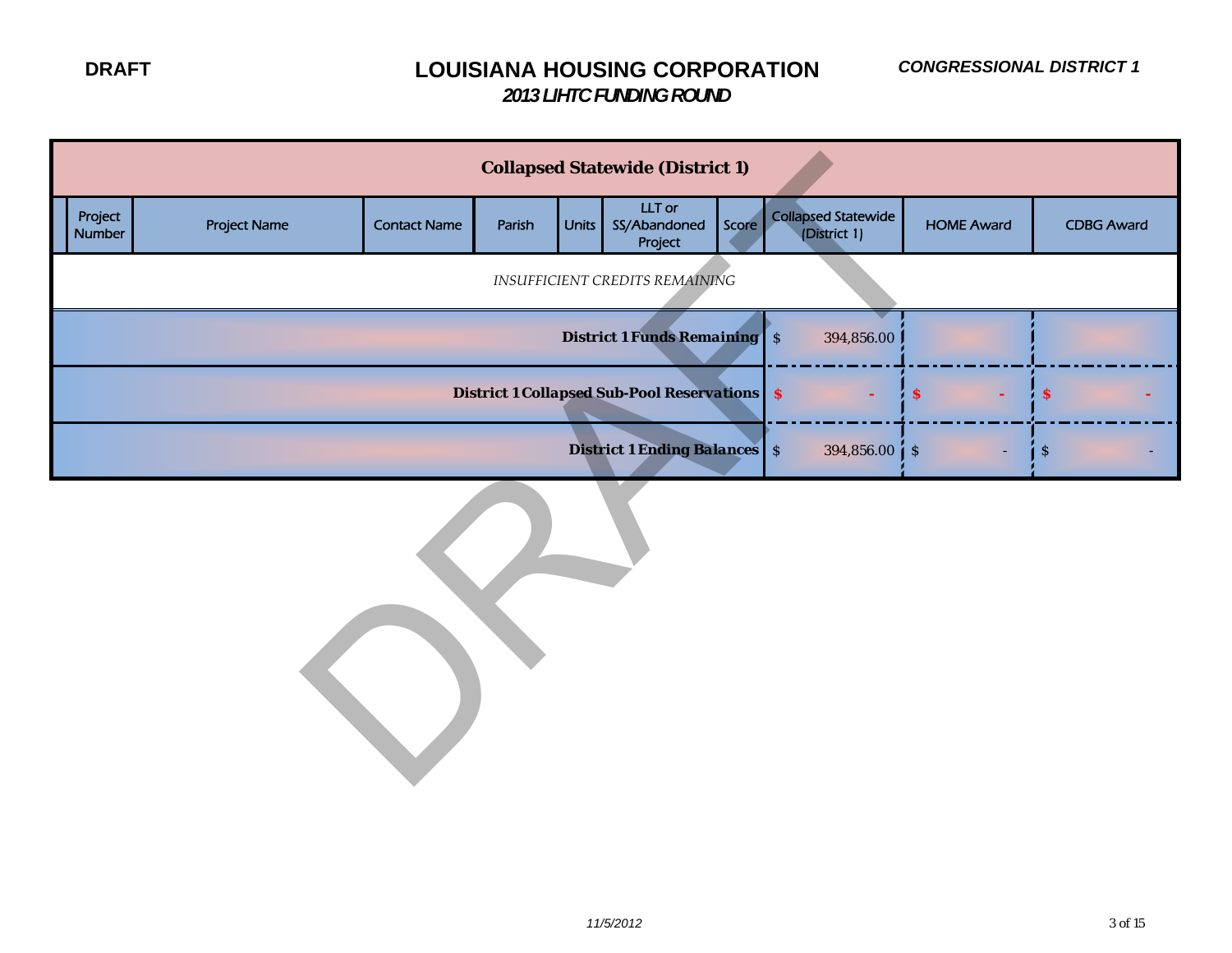|                                                                                                 | <b>General Sub-Pool</b> |                           |                     |               |              |                                                 |       |                             |                   |                   |  |  |
|-------------------------------------------------------------------------------------------------|-------------------------|---------------------------|---------------------|---------------|--------------|-------------------------------------------------|-------|-----------------------------|-------------------|-------------------|--|--|
|                                                                                                 | Project<br>Number       | <b>Project Name</b>       | <b>Contact Name</b> | Parish        | <b>Units</b> | <b>LLT</b> or<br>SS/Abandoned<br>Project        | Score | General                     | <b>HOME Award</b> | <b>CDBG Award</b> |  |  |
|                                                                                                 | 2013-005                | Iberville Offsite Rehab I | Neal Morris         | Orleans       | 23           |                                                 | 100   | 588,000.00<br>\$            |                   | \$<br>155,206.00  |  |  |
|                                                                                                 | 2013-021                | Roman-Bienville Homes     | James Neville       | Orleans       | 31           |                                                 | 90    | 600,000.00<br>\$            |                   | \$<br>450,000.00  |  |  |
| <b>District 2 General Sub-Pool Funds Available</b><br>$\boldsymbol{\mathsf{S}}$<br>1,259,884.00 |                         |                           |                     |               |              |                                                 |       |                             |                   |                   |  |  |
| <b>District 2 General Sub-Pool Reservations</b><br>$$(1,188,000.00)$ $$$<br>\$ (605, 206.00)    |                         |                           |                     |               |              |                                                 |       |                             |                   |                   |  |  |
| <b>District 2 General Sub-Pool Ending Balances</b> S<br>$71,884.00\,$ \$                        |                         |                           |                     |               |              |                                                 |       |                             |                   |                   |  |  |
|                                                                                                 |                         |                           |                     |               |              |                                                 |       |                             |                   |                   |  |  |
|                                                                                                 |                         |                           |                     |               |              | <b>Rural Sub-Pool</b>                           |       |                             |                   |                   |  |  |
|                                                                                                 | Project<br>Number       | <b>Project Name</b>       | <b>Contact Name</b> | <b>Parish</b> | <b>Units</b> | <b>LLT</b> or<br>SS/Abandoned<br>Project        | Score | Rural                       | <b>HOME Award</b> | <b>CDBG Award</b> |  |  |
| NO APPLICANTS                                                                                   |                         |                           |                     |               |              |                                                 |       |                             |                   |                   |  |  |
|                                                                                                 |                         |                           |                     |               |              | District 2 Rural Sub-Pool Funds Available       |       | $\mathcal{S}$<br>314,971.00 |                   |                   |  |  |
|                                                                                                 |                         |                           |                     |               |              | <b>District 2 Rural Sub-Pool Reservations S</b> |       |                             | <sup>S</sup>      | S                 |  |  |

|                          |                                                 |                     |        |              | <b>Rural Sub-Pool</b>                              |       |  |                             |                   |                   |
|--------------------------|-------------------------------------------------|---------------------|--------|--------------|----------------------------------------------------|-------|--|-----------------------------|-------------------|-------------------|
| Project<br><b>Number</b> | <b>Project Name</b>                             | <b>Contact Name</b> | Parish | <b>Units</b> | LLT or<br>SS/Abandoned<br>Project                  | Score |  | Rural                       | <b>HOME Award</b> | <b>CDBG Award</b> |
|                          |                                                 |                     |        |              | NO APPLICANTS                                      |       |  |                             |                   |                   |
|                          |                                                 |                     |        |              | <b>District 2 Rural Sub-Pool Funds Available</b> S |       |  | 314,971.00                  |                   |                   |
|                          | <b>District 2 Rural Sub-Pool Reservations S</b> |                     |        |              |                                                    |       |  |                             |                   |                   |
|                          |                                                 |                     |        |              | <b>District 2 Rural Sub-Pool Ending Balances</b> S |       |  | 314,971.00 $\frac{1}{5}$ \$ |                   | -8                |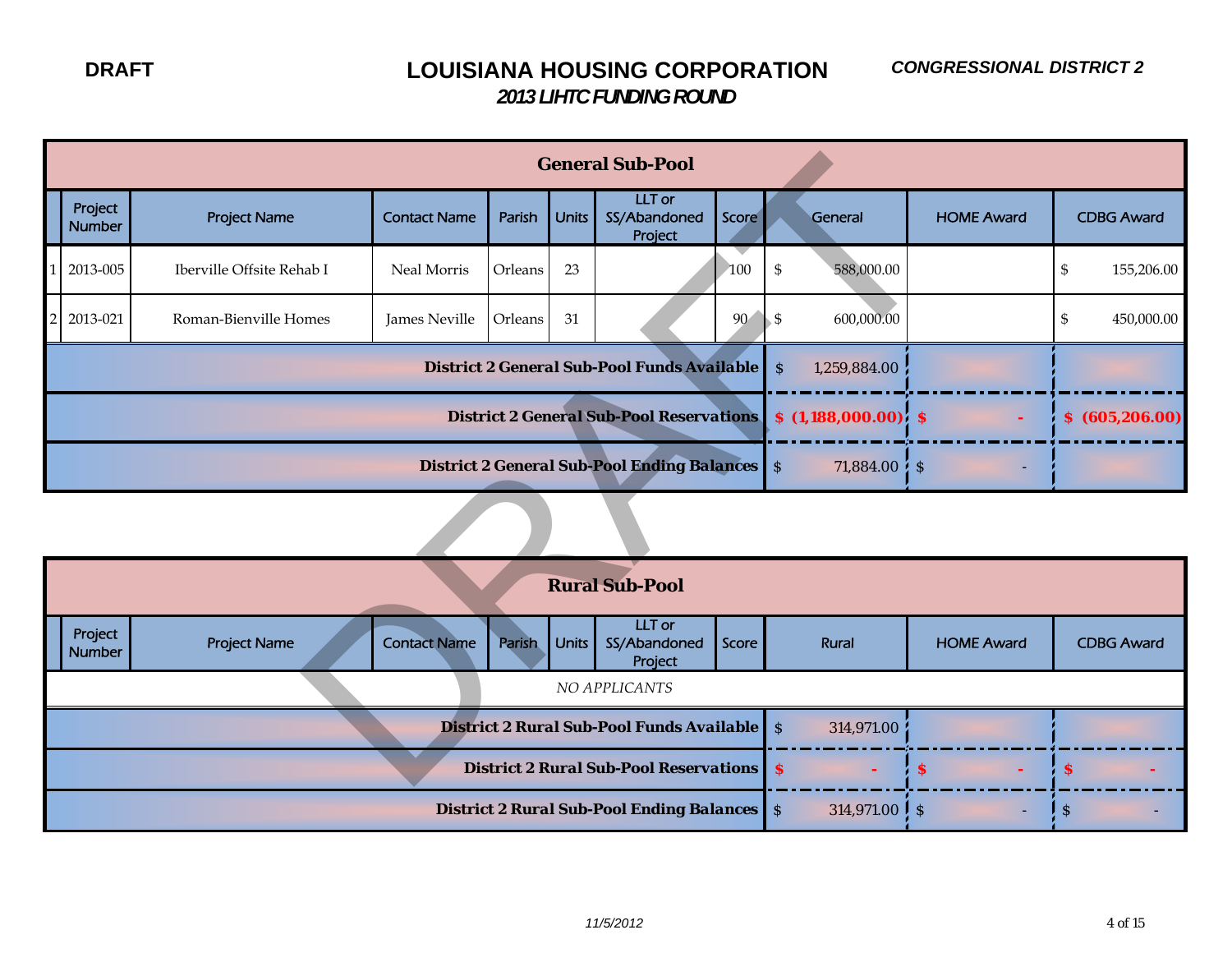|                   |                     |                     |        |       | <b>Collapsed Statewide (District 2)</b>             |       |                                     |                   |                           |
|-------------------|---------------------|---------------------|--------|-------|-----------------------------------------------------|-------|-------------------------------------|-------------------|---------------------------|
| Project<br>Number | <b>Project Name</b> | <b>Contact Name</b> | Parish | Units | LLT or<br>SS/Abandoned<br>Project                   | Score | Collapsed Statewide<br>(District 2) | <b>HOME Award</b> | <b>CDBG Award</b>         |
|                   |                     |                     |        |       | <b>INSUFFICIENT CREDITS REMAINING</b>               |       |                                     |                   |                           |
|                   |                     |                     |        |       | <b>District 2 Funds Remaining</b> S                 |       | 386,855.00                          |                   |                           |
|                   |                     |                     |        |       | <b>District 2 Collapsed Sub-Pool Reservations S</b> |       |                                     | $\mathbf{s}$      | \$.                       |
|                   |                     |                     |        |       | <b>District 2 Ending Balances</b> S                 |       | $386,855.00$ $\frac{1}{5}$ \$       |                   | $\boldsymbol{\mathsf{S}}$ |
|                   |                     |                     |        |       |                                                     |       |                                     |                   |                           |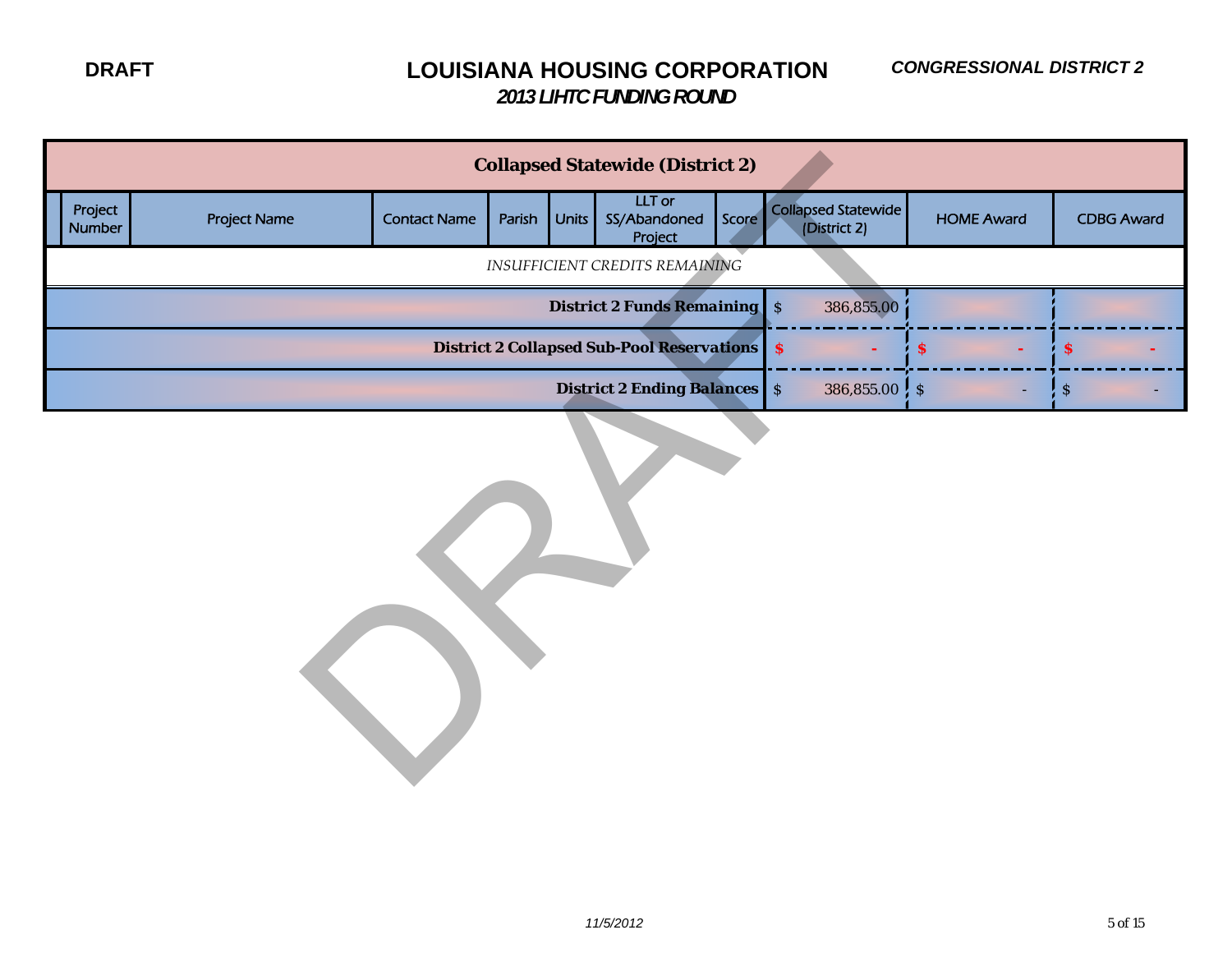|                                                                                               |                                                                                       |                     |            |              | <b>General Sub-Pool</b>                            |              |                                         |                   |                   |  |  |  |
|-----------------------------------------------------------------------------------------------|---------------------------------------------------------------------------------------|---------------------|------------|--------------|----------------------------------------------------|--------------|-----------------------------------------|-------------------|-------------------|--|--|--|
| Project<br><b>Number</b>                                                                      | <b>Project Name</b>                                                                   | <b>Contact Name</b> | Parish     | <b>Units</b> | <b>LLT</b> or<br>SS/Abandoned<br>Project           | Score        | General                                 | <b>HOME Award</b> | <b>CDBG Award</b> |  |  |  |
| 2013-018                                                                                      | Garden Park                                                                           | Greg Gachassin      | St. Martin | 25           |                                                    | 92           | $\boldsymbol{\mathsf{S}}$<br>524,214.00 |                   |                   |  |  |  |
| 2013-014                                                                                      | Somerset Apartments                                                                   | David Morrow        | Lafayette  | $47\,$       |                                                    | 82           | 496,618.00<br>\$                        |                   |                   |  |  |  |
|                                                                                               |                                                                                       |                     |            |              | <b>District 3 General Sub-Pool Funds Available</b> |              | $\mathcal{S}$<br>1,259,884.00           |                   |                   |  |  |  |
| <b>District 3 General Sub-Pool Reservations</b><br>$($ \$1,020,832.00) \$<br>$\boldsymbol{s}$ |                                                                                       |                     |            |              |                                                    |              |                                         |                   |                   |  |  |  |
|                                                                                               | <b>District 3 General Sub-Pool Ending Balances</b> S<br>$239,052.00$ $\frac{1}{2}$ \$ |                     |            |              |                                                    |              |                                         |                   |                   |  |  |  |
|                                                                                               |                                                                                       |                     |            |              |                                                    |              |                                         |                   |                   |  |  |  |
|                                                                                               |                                                                                       |                     |            |              | <b>Rural Sub-Pool</b>                              |              |                                         |                   |                   |  |  |  |
| Project<br><b>Number</b>                                                                      | <b>Project Name</b>                                                                   | <b>Contact Name</b> | Parish     | <b>Units</b> | <b>LLT</b> or<br>SS/Abandoned<br>Project           | <b>Score</b> | Rural                                   | <b>HOME Award</b> | <b>CDBG Award</b> |  |  |  |
| 2013-014                                                                                      | Churchill Apartments                                                                  | Herbert J. Peterson | Acadia     | 31           |                                                    | 71.5         | $\mathfrak s$<br>221,024.00             |                   |                   |  |  |  |
|                                                                                               |                                                                                       |                     |            |              | District 3 Rural Sub-Pool Funds Available          |              | $\mathcal{S}$<br>314,971.00             |                   |                   |  |  |  |
|                                                                                               |                                                                                       |                     |            |              | <b>District 3 Rural Sub-Pool Reservations S</b>    |              | $(221, 024.00)$ \$                      |                   | s                 |  |  |  |

|                          |                      |                     |        |              | <b>Rural Sub-Pool</b>                              |       |     |                          |                   |                   |
|--------------------------|----------------------|---------------------|--------|--------------|----------------------------------------------------|-------|-----|--------------------------|-------------------|-------------------|
| Project<br><b>Number</b> | <b>Project Name</b>  | <b>Contact Name</b> | Parish | <b>Units</b> | LLT or<br>SS/Abandoned<br>Project                  | Score |     | Rural                    | <b>HOME Award</b> | <b>CDBG Award</b> |
| 2013-014                 | Churchill Apartments | Herbert J. Peterson | Acadia | 31           |                                                    | 71.5  | - S | 221,024.00               |                   |                   |
|                          |                      |                     |        |              | <b>District 3 Rural Sub-Pool Funds Available</b> S |       |     | 314,971.00               |                   |                   |
|                          |                      |                     |        |              | <b>District 3 Rural Sub-Pool Reservations S</b>    |       |     | $(221, 024.00)$ \$       |                   | -S                |
|                          |                      |                     |        |              | <b>District 3 Rural Sub-Pool Ending Balances</b> S |       |     | $93,947.00 \downarrow S$ | н.                | ∣S                |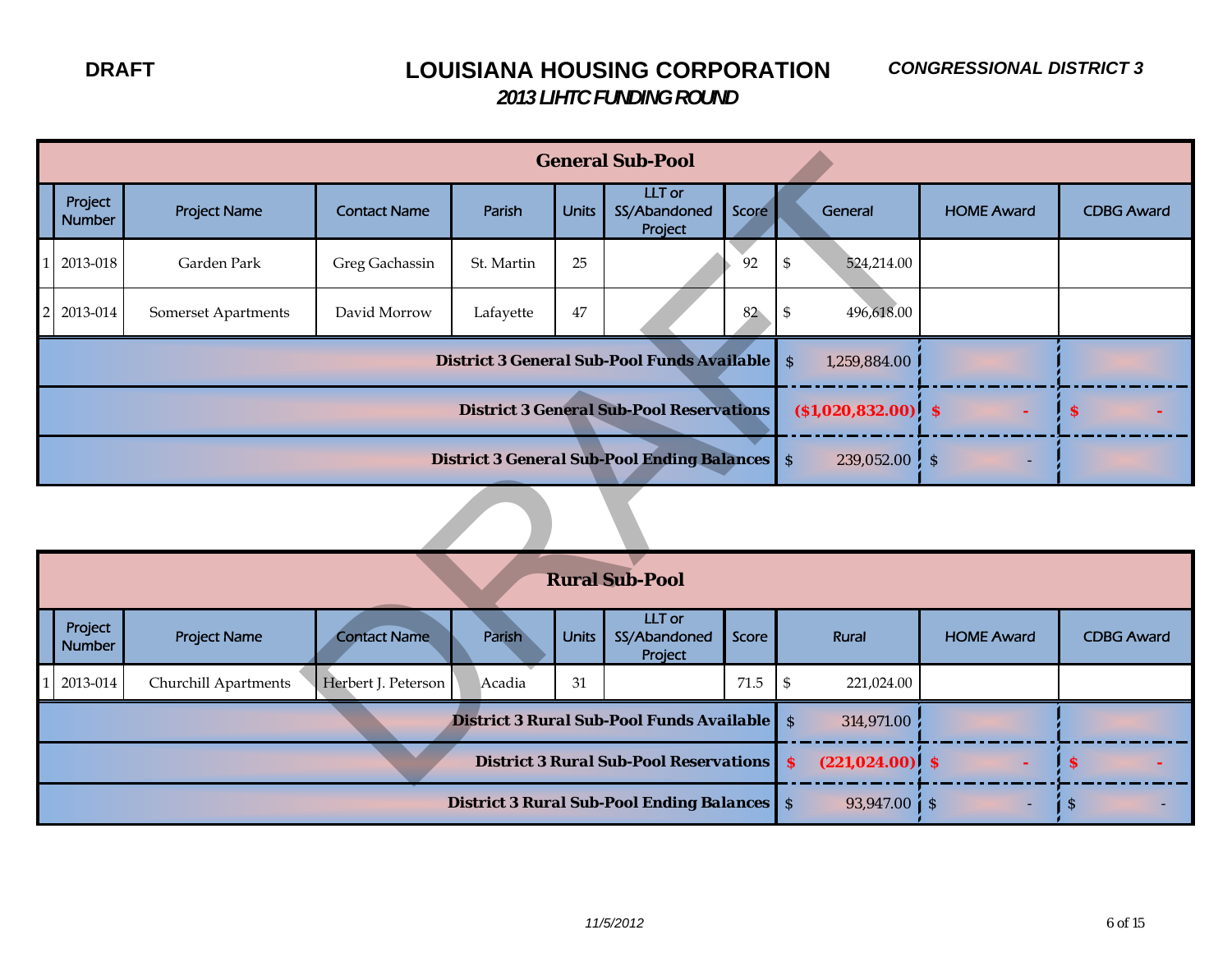|                   |                     |                     |        |              | <b>Collapsed Statewide (District 3)</b>             |       |                                     |                   |                           |
|-------------------|---------------------|---------------------|--------|--------------|-----------------------------------------------------|-------|-------------------------------------|-------------------|---------------------------|
| Project<br>Number | <b>Project Name</b> | <b>Contact Name</b> | Parish | <b>Units</b> | <b>LLT</b> or<br>SS/Abandoned<br>Project            | Score | Collapsed Statewide<br>(District 3) | <b>HOME Award</b> | <b>CDBG Award</b>         |
|                   |                     |                     |        |              | INSUFFICIENT CREDITS REMAINING                      |       |                                     |                   |                           |
|                   |                     |                     |        |              | <b>District 3 Funds Remaining</b> S                 |       | 332,999.00                          |                   |                           |
|                   |                     |                     |        |              | <b>District 3 Collapsed Sub-Pool Reservations S</b> |       |                                     | $\mathbf{s}$      | $\pmb{\mathcal{S}}$       |
|                   |                     |                     |        |              | <b>District 3 Ending Balances</b> S                 |       | $332,999.00$ , $\frac{1}{5}$        |                   | $\boldsymbol{\mathsf{S}}$ |
|                   |                     |                     |        |              |                                                     |       |                                     |                   |                           |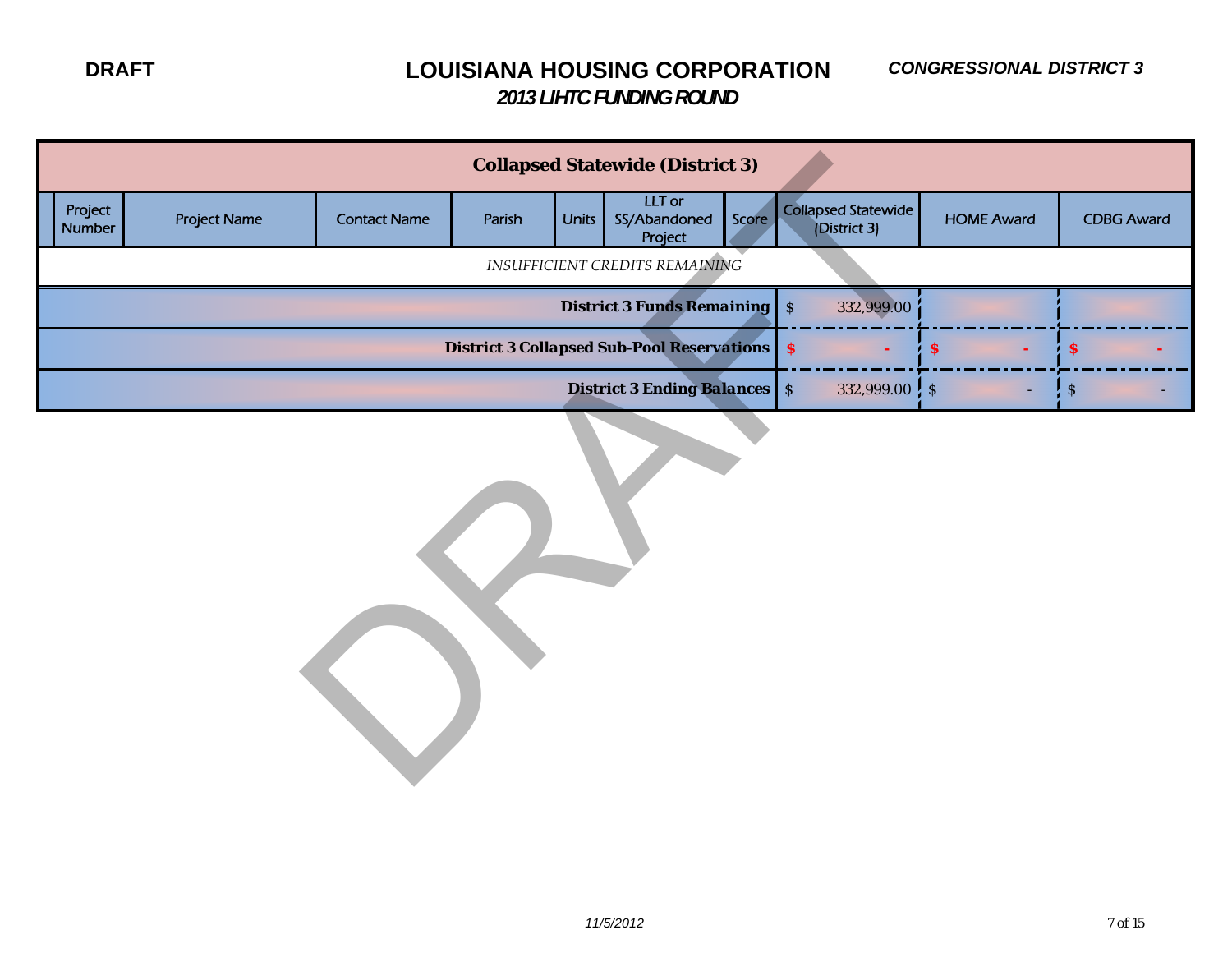|                                                                                                                                                                                                                 |                                                                         |                                |           |              | <b>General Sub-Pool</b>                       |       |                                   |                                                             |                   |  |  |  |  |
|-----------------------------------------------------------------------------------------------------------------------------------------------------------------------------------------------------------------|-------------------------------------------------------------------------|--------------------------------|-----------|--------------|-----------------------------------------------|-------|-----------------------------------|-------------------------------------------------------------|-------------------|--|--|--|--|
| Project<br><b>Number</b>                                                                                                                                                                                        | <b>Project Name</b>                                                     | <b>Contact Name</b>            | Parish    | <b>Units</b> | LLT or<br>SS/Abandoned<br>Project             | Score | General                           | <b>HOME Award</b>                                           | <b>CDBG Award</b> |  |  |  |  |
| 2013-033                                                                                                                                                                                                        | Arcadia Village Subd.                                                   | Patrick Temple                 | Bienville | 34           |                                               | 85    | 600,000.00<br>\$                  | $\, \, \raisebox{12pt}{$\scriptstyle \circ$}$<br>750,000.00 |                   |  |  |  |  |
| 2013-032                                                                                                                                                                                                        | Renaissance at Allendale                                                | Richard Herrington             | Caddo     | 40           |                                               | 80.5  | \$<br>573,806.00                  | \$<br>618,645.00                                            |                   |  |  |  |  |
|                                                                                                                                                                                                                 |                                                                         |                                |           |              | District 4 General Sub-Pool Funds Available   |       | 1,259,884.00<br><sub>S</sub>      |                                                             |                   |  |  |  |  |
| <b>District 4 General Sub-Pool Reservations</b><br>$($ \$1,173,806.00 $)$<br>( \$1,368,645.00)<br>\$0.00                                                                                                        |                                                                         |                                |           |              |                                               |       |                                   |                                                             |                   |  |  |  |  |
|                                                                                                                                                                                                                 | <b>District 4 General Sub-Pool Ending Balances</b> S<br>86,078.00<br>\$ |                                |           |              |                                               |       |                                   |                                                             |                   |  |  |  |  |
|                                                                                                                                                                                                                 |                                                                         |                                |           |              |                                               |       |                                   |                                                             |                   |  |  |  |  |
|                                                                                                                                                                                                                 |                                                                         |                                |           |              | <b>Rural Sub-Pool</b>                         |       |                                   |                                                             |                   |  |  |  |  |
| LLT or<br>Project<br><b>Project Name</b><br><b>Contact Name</b><br><b>Units</b><br>SS/Abandoned<br><b>HOME Award</b><br><b>Parish</b><br><b>Score</b><br>Rural<br><b>CDBG Award</b><br><b>Number</b><br>Project |                                                                         |                                |           |              |                                               |       |                                   |                                                             |                   |  |  |  |  |
| 2013-015                                                                                                                                                                                                        | <b>Brentwood Apartments</b>                                             | Herbert J. Peterson St. Landry |           | 31           |                                               | 76    | 217,904.00<br>\$                  |                                                             |                   |  |  |  |  |
|                                                                                                                                                                                                                 |                                                                         |                                |           |              | District 4 Rural Sub-Pool Funds Available     |       | <sub>S</sub><br>314,971.00        |                                                             |                   |  |  |  |  |
|                                                                                                                                                                                                                 |                                                                         |                                |           |              | <b>District 4 Rural Sub-Pool Reservations</b> |       | $(217,904.00)$ \$<br>$\mathbf{s}$ |                                                             | S                 |  |  |  |  |

|                          |                             |                                |        |              | <b>Rural Sub-Pool</b>                              |       |                            |                   |                   |
|--------------------------|-----------------------------|--------------------------------|--------|--------------|----------------------------------------------------|-------|----------------------------|-------------------|-------------------|
| Project<br><b>Number</b> | <b>Project Name</b>         | <b>Contact Name</b>            | Parish | <b>Units</b> | LLT or<br>SS/Abandoned<br>Project                  | Score | Rural                      | <b>HOME Award</b> | <b>CDBG Award</b> |
| 2013-015                 | <b>Brentwood Apartments</b> | Herbert J. Peterson St. Landry |        | 31           |                                                    | 76    | 217,904.00                 |                   |                   |
|                          |                             |                                |        |              | <b>District 4 Rural Sub-Pool Funds Available</b> S |       | 314,971.00                 |                   |                   |
|                          |                             |                                |        |              | <b>District 4 Rural Sub-Pool Reservations</b> S    |       | $(217,904.00)$ \$          |                   | - 3               |
|                          |                             |                                |        |              | <b>District 4 Rural Sub-Pool Ending Balances</b> S |       | 97,067.00 $\frac{1}{5}$ \$ | ۰                 | - 2               |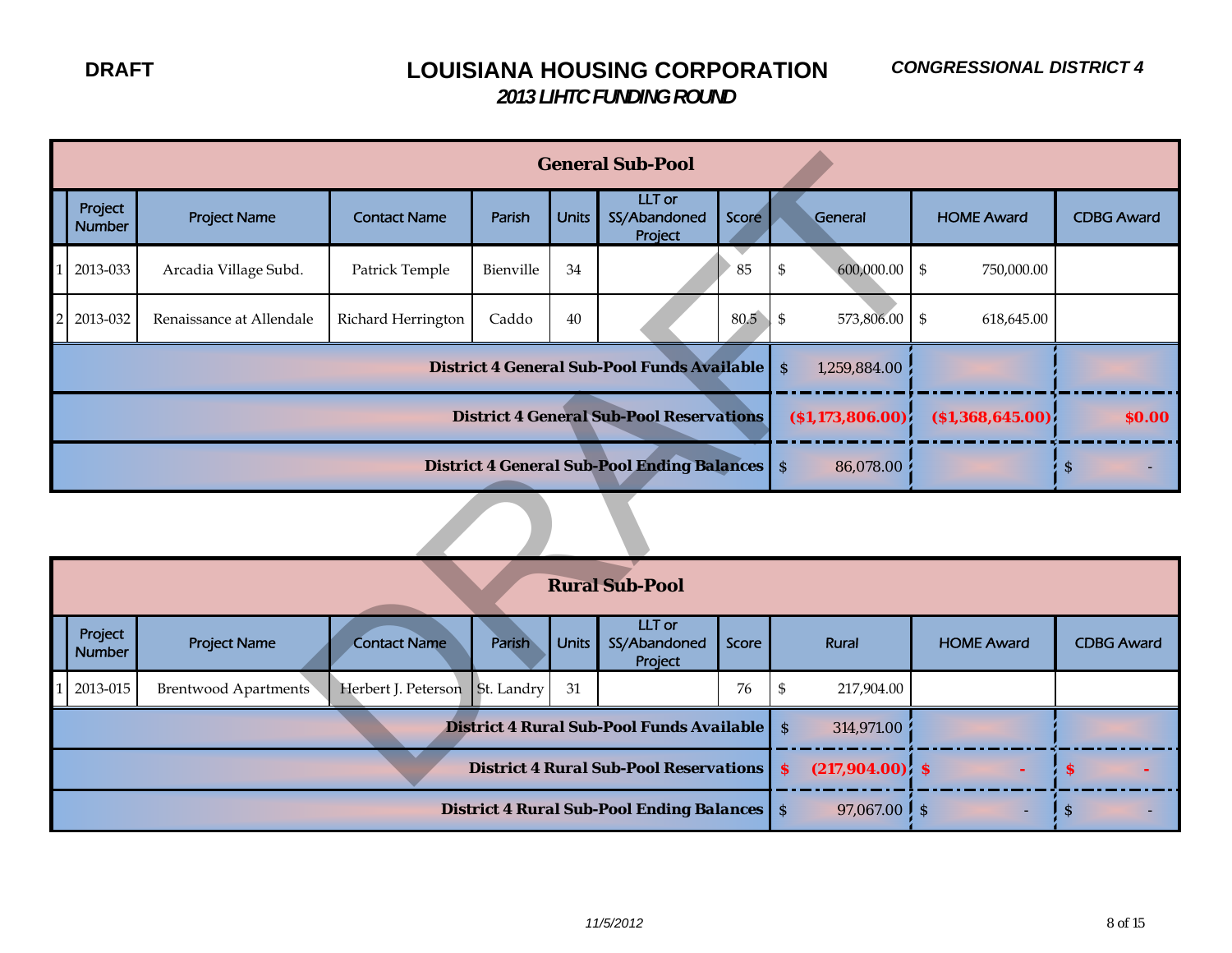|                   | <b>Collapsed Statewide (District 4)</b> |                                                        |                                                    |                  |                                     |  |                                              |                   |                           |  |  |  |
|-------------------|-----------------------------------------|--------------------------------------------------------|----------------------------------------------------|------------------|-------------------------------------|--|----------------------------------------------|-------------------|---------------------------|--|--|--|
| Project<br>Number | <b>Project Name</b>                     | <b>Contact Name</b>                                    | Parish                                             | <b>Units</b>     | LLT or<br>SS/Abandoned<br>Project   |  | Collapsed<br>Score Statewide (District<br>4) | <b>HOME Award</b> | <b>CDBG Award</b>         |  |  |  |
|                   |                                         |                                                        | <b>INSUFFICIENT CREDITS REMAINING</b>              |                  |                                     |  |                                              |                   |                           |  |  |  |
|                   |                                         |                                                        | <b>District 4 Funds Remaining</b> \$<br>183,145.00 |                  |                                     |  |                                              |                   |                           |  |  |  |
|                   |                                         | <b>District 4 Collapsed Sub-Pool Reservations   \$</b> |                                                    | $\boldsymbol{s}$ | \$                                  |  |                                              |                   |                           |  |  |  |
|                   |                                         |                                                        |                                                    |                  | <b>District 4 Ending Balances</b> S |  | $183,145.00;$ \$                             |                   | $\boldsymbol{\mathsf{S}}$ |  |  |  |
|                   |                                         |                                                        |                                                    |                  |                                     |  |                                              |                   |                           |  |  |  |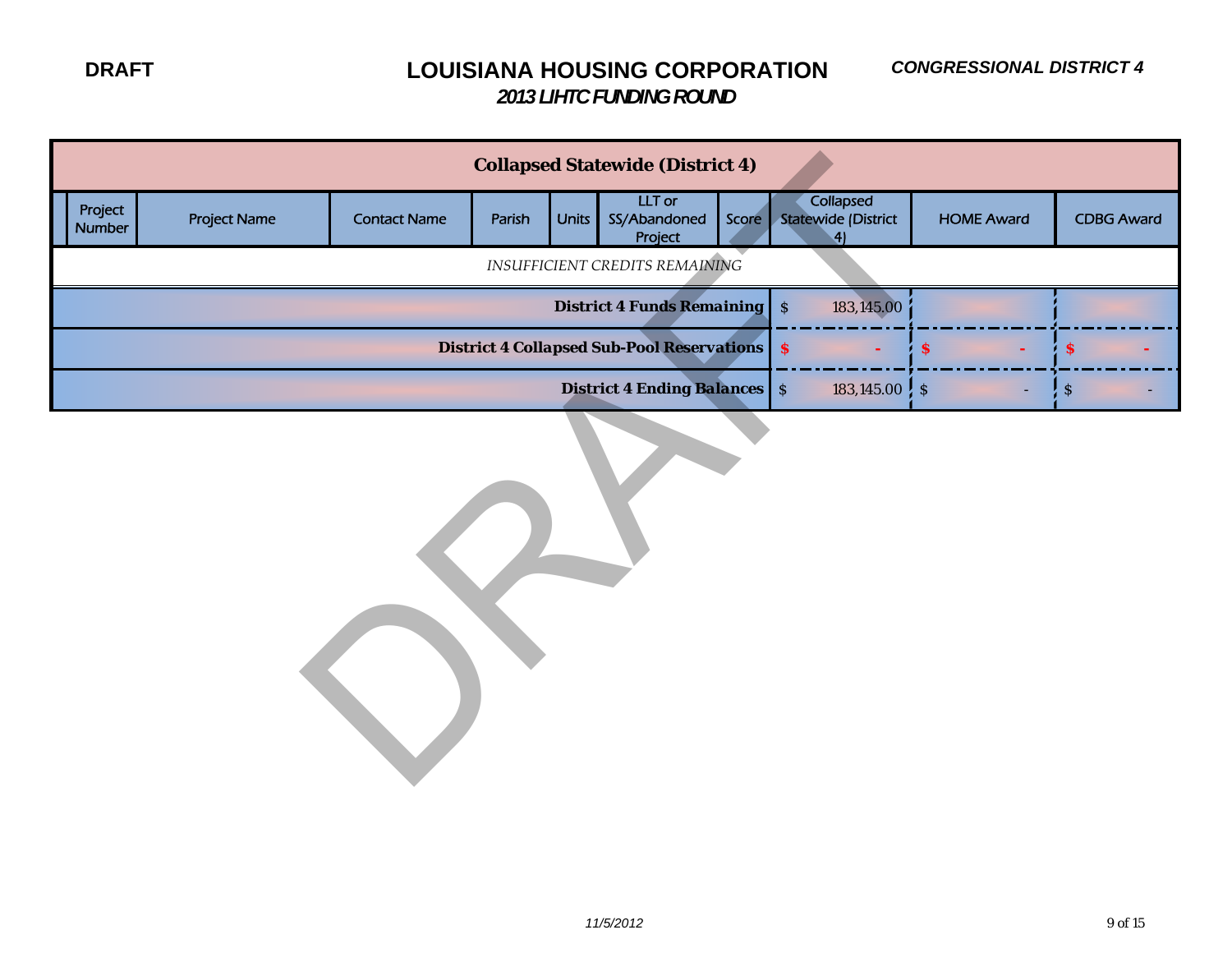| <b>General Sub-Pool</b>                                                                                                                               |                          |                     |                     |                                                      |               |                                   |                                   |                                                 |            |                                                            |                   |  |
|-------------------------------------------------------------------------------------------------------------------------------------------------------|--------------------------|---------------------|---------------------|------------------------------------------------------|---------------|-----------------------------------|-----------------------------------|-------------------------------------------------|------------|------------------------------------------------------------|-------------------|--|
|                                                                                                                                                       | Project<br><b>Number</b> | <b>Project Name</b> | <b>Contact Name</b> | Parish                                               | <b>Units</b>  | LLT or<br>SS/Abandoned<br>Project | Score                             |                                                 | General    | <b>HOME Award</b>                                          | <b>CDBG Award</b> |  |
|                                                                                                                                                       | 2013-016                 | South Point         | James Freeman       | Morehouse                                            | 27            |                                   | 97                                | $\, \, \raisebox{10pt}{\text{\circle*{1.5}}}\,$ | 567,000.00 | $\, \, \raisebox{12pt}{$\scriptstyle\circ$}$<br>350,000.00 |                   |  |
| 2                                                                                                                                                     | 2013-020                 | Elm Street Village  | Jeremy Mears        | Madison                                              | 34            |                                   | 93                                | $\, \, \raisebox{12pt}{$\scriptstyle\circ$}$    | 600,000.00 | $\, \, \raisebox{12pt}{$\scriptstyle\circ$}$<br>500,000.00 |                   |  |
|                                                                                                                                                       |                          |                     |                     | District 5 General Sub-Pool Funds Available          | $\mathcal{S}$ | 1,259,884.00                      |                                   |                                                 |            |                                                            |                   |  |
|                                                                                                                                                       |                          |                     |                     | <b>District 5 General Sub-Pool Reservations</b>      | $\mathbf{s}$  | $(1,167,000.00)^{\prime}$         | $(850,000.00)$ \$<br>$\mathbf{s}$ |                                                 |            |                                                            |                   |  |
|                                                                                                                                                       |                          |                     |                     | <b>District 5 General Sub-Pool Ending Balances</b> S |               | 92,884.00                         |                                   | $\mathbf{\hat{S}}$                              |            |                                                            |                   |  |
|                                                                                                                                                       |                          |                     |                     |                                                      |               |                                   |                                   |                                                 |            |                                                            |                   |  |
|                                                                                                                                                       |                          |                     |                     |                                                      |               | <b>Rural Sub-Pool</b>             |                                   |                                                 |            |                                                            |                   |  |
| <b>LLT</b> or<br>Project<br><b>Project Name</b><br><b>Contact Name</b><br>SS/Abandoned<br>Parish<br><b>Units</b><br>Score<br><b>Number</b><br>Project |                          |                     |                     |                                                      |               |                                   |                                   |                                                 | Rural      | <b>HOME Award</b>                                          | <b>CDBG Award</b> |  |
|                                                                                                                                                       | 2013-047                 | Marion Manor        | John Huff           | Union                                                | 32            |                                   | 91                                | \$                                              | 260,548.00 |                                                            |                   |  |
|                                                                                                                                                       |                          |                     |                     | <b>District 5 Rural Sub-Pool Funds Available</b>     | $\mathcal{S}$ | 314,971.00                        |                                   |                                                 |            |                                                            |                   |  |
|                                                                                                                                                       |                          |                     |                     | <b>District 5 Rural Sub-Pool Reservations S</b>      |               | $(260, 548.00)$ \$                |                                   | <b>S</b>                                        |            |                                                            |                   |  |
|                                                                                                                                                       |                          |                     |                     |                                                      |               |                                   |                                   |                                                 |            |                                                            |                   |  |

| <b>Rural Sub-Pool</b>    |                     |                     |                                                                                |              |                                   |       |            |                   |                   |  |  |  |
|--------------------------|---------------------|---------------------|--------------------------------------------------------------------------------|--------------|-----------------------------------|-------|------------|-------------------|-------------------|--|--|--|
| Project<br><b>Number</b> | <b>Project Name</b> | <b>Contact Name</b> | Parish                                                                         | <b>Units</b> | LLT or<br>SS/Abandoned<br>Project | Score | Rural      | <b>HOME Award</b> | <b>CDBG Award</b> |  |  |  |
| 2013-047                 | Marion Manor        | John Huff           | Union                                                                          | 32           |                                   | 91    | 260,548.00 |                   |                   |  |  |  |
|                          |                     |                     | <b>District 5 Rural Sub-Pool Funds Available</b> S                             | 314,971.00   |                                   |       |            |                   |                   |  |  |  |
|                          |                     |                     | <b>District 5 Rural Sub-Pool Reservations S</b><br>$(260, 548.00)$ \$          |              | 'S                                |       |            |                   |                   |  |  |  |
|                          |                     |                     | <b>District 5 Rural Sub-Pool Ending Balances</b> S<br>$54,423.00\;$ $\sqrt{5}$ |              | -S                                |       |            |                   |                   |  |  |  |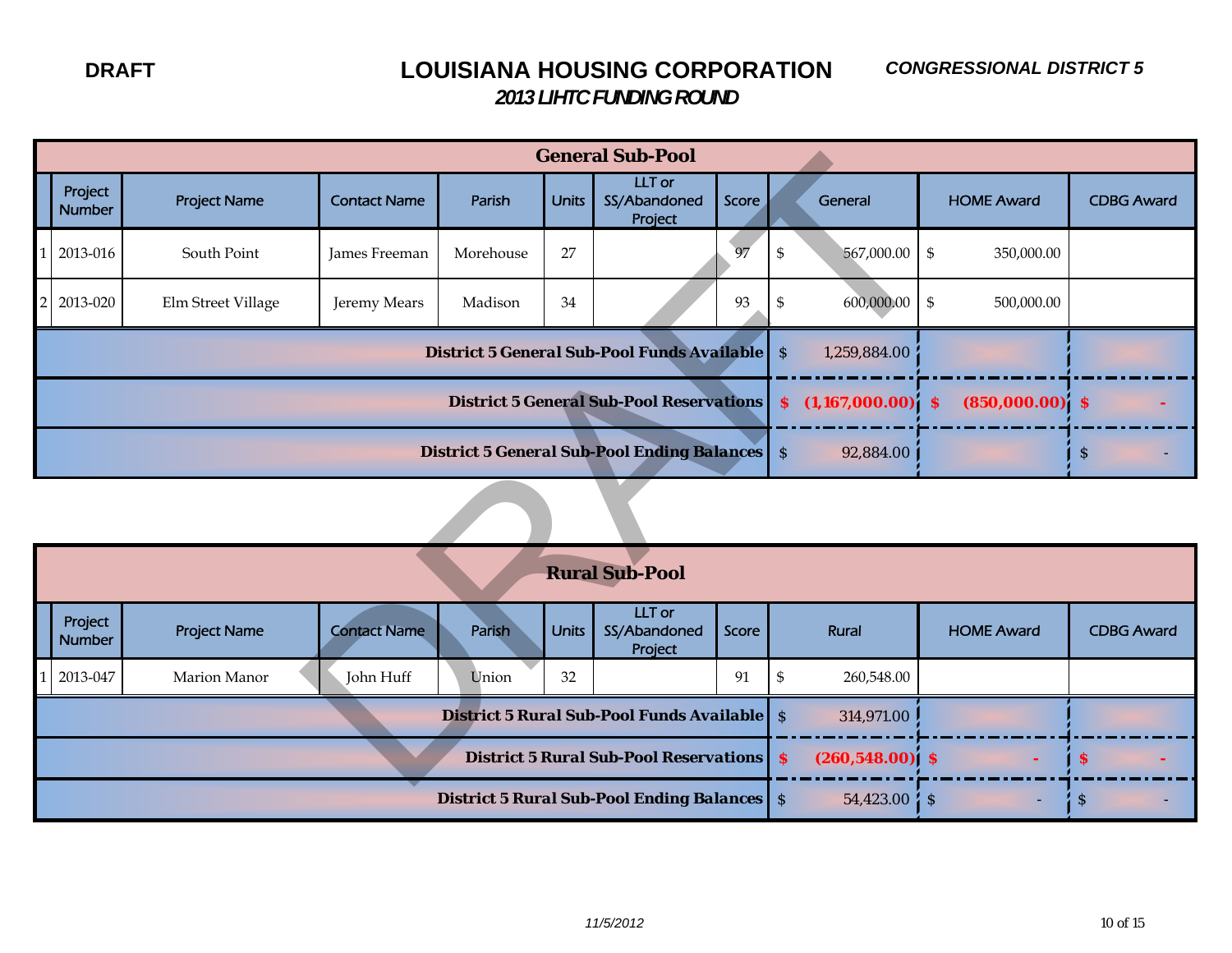|                   |                     |                     |        |              | <b>Collapsed Statewide (District 5)</b>                |       |                                            |                   |             |                   |
|-------------------|---------------------|---------------------|--------|--------------|--------------------------------------------------------|-------|--------------------------------------------|-------------------|-------------|-------------------|
| Project<br>Number | <b>Project Name</b> | <b>Contact Name</b> | Parish | <b>Units</b> | LLT or<br>SS/Abandoned<br>Project                      | Score | <b>Collapsed Statewide</b><br>(District 5) | <b>HOME Award</b> |             | <b>CDBG Award</b> |
|                   |                     |                     |        |              | INSUFFICIENT CREDITS REMAINING                         |       |                                            |                   |             |                   |
|                   |                     |                     |        |              | <b>District 5 Funds Remaining</b> S                    |       | 147,307.00                                 |                   |             |                   |
|                   |                     |                     |        |              | <b>District 5 Collapsed Sub-Pool Reservations   \$</b> |       |                                            | \$.               | <b>S</b>    |                   |
|                   |                     |                     |        |              | <b>District 5 Ending Balances</b> S                    |       | 147,307.00 $\frac{1}{2}$ \$                |                   | $\mathsf S$ |                   |
|                   |                     |                     |        |              |                                                        |       |                                            |                   |             |                   |

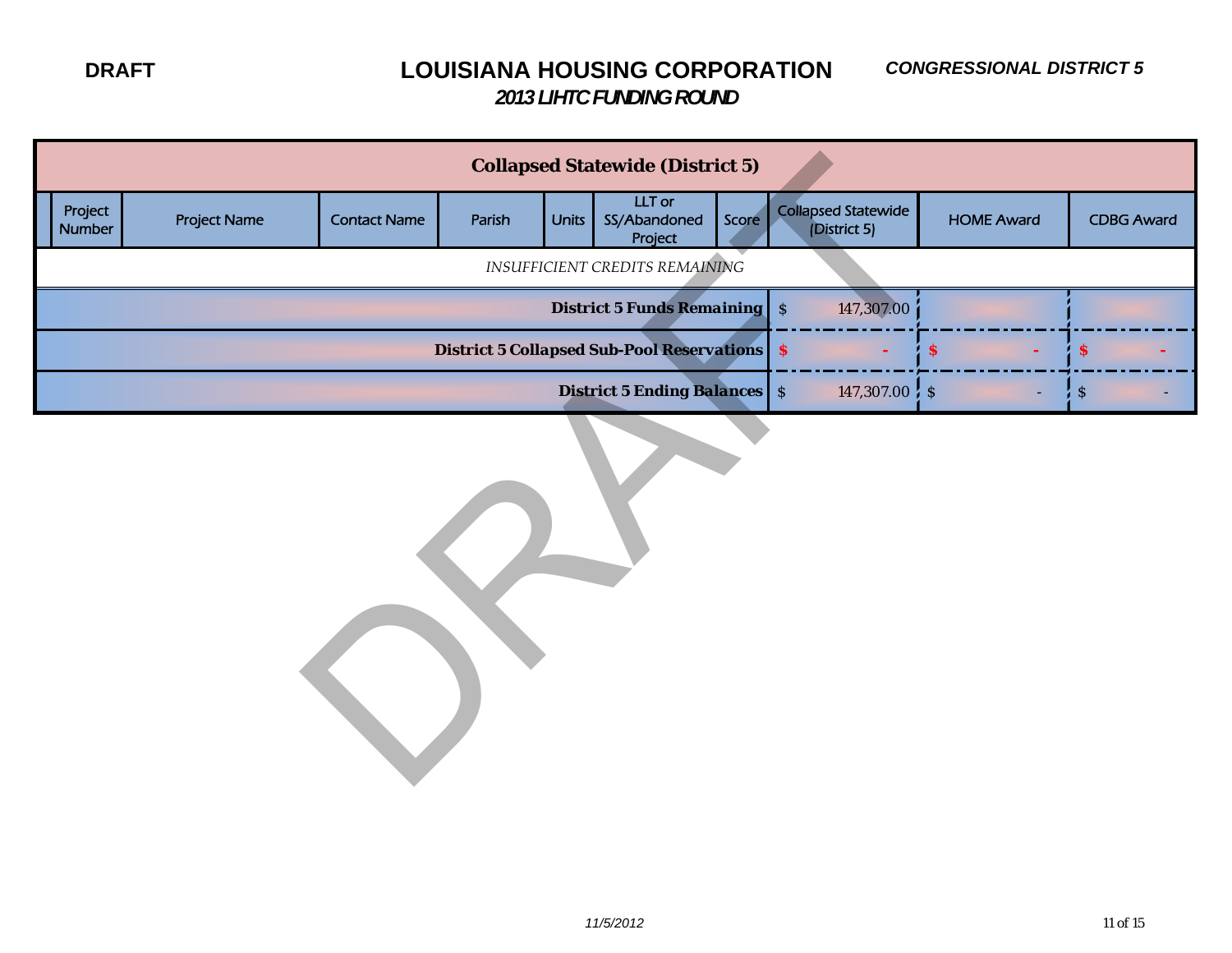|                                           |                                                                             | <b>General Sub-Pool</b>      |                     |                                                               |              |                                               |       |                     |                   |                   |                   |  |  |
|-------------------------------------------|-----------------------------------------------------------------------------|------------------------------|---------------------|---------------------------------------------------------------|--------------|-----------------------------------------------|-------|---------------------|-------------------|-------------------|-------------------|--|--|
|                                           | Project<br><b>Number</b>                                                    | <b>Project Name</b>          | <b>Contact Name</b> | Parish                                                        | <b>Units</b> | <b>LLT</b> or<br>SS/Abandoned<br>Project      | Score |                     | General           | <b>HOME Award</b> | <b>CDBG Award</b> |  |  |
|                                           | 2013-011                                                                    | Roosevelt Terrace            | Richard L. Murray   | E. Baton Rouge                                                | $40\,$       |                                               | 88    | $\mathfrak{S}$      | 600,000.00        |                   |                   |  |  |
|                                           | 2013-023                                                                    | <b>Burberry Estates</b>      | June Britton        | E. Baton Rouge                                                | $38\,$       |                                               | 72.5  | -\$                 | 600,000.00        |                   |                   |  |  |
|                                           | <b>District 6 Sub-Pool Funds Available</b><br>$\mathcal{S}$<br>1,259,884.00 |                              |                     |                                                               |              |                                               |       |                     |                   |                   |                   |  |  |
|                                           | <b>District 6 Sub-Pool Reservations</b><br>S<br>$(1,200,000.00)$ \$<br>S    |                              |                     |                                                               |              |                                               |       |                     |                   |                   |                   |  |  |
|                                           |                                                                             |                              |                     |                                                               |              | <b>District 6 Sub-Pool Ending Balances</b> S  |       |                     | $59,884.00$ \$    |                   | $\mathbf S$       |  |  |
|                                           |                                                                             |                              |                     |                                                               |              |                                               |       |                     |                   |                   |                   |  |  |
|                                           |                                                                             |                              |                     |                                                               |              | <b>Rural Sub-Pool</b>                         |       |                     |                   |                   |                   |  |  |
|                                           | Project<br><b>Number</b>                                                    | <b>Project Name</b>          | <b>Contact Name</b> | Parish                                                        | <b>Units</b> | <b>LLT</b> or<br>SS/Abandoned<br>Project      | Score |                     | Rural             | <b>HOME Award</b> | <b>CDBG Award</b> |  |  |
|                                           | 2013-049                                                                    | Springfield Manor Apartments | John Huff           | Livingston                                                    | 18           |                                               | 76    | $\mathfrak{S}$      | 147,588.00        |                   |                   |  |  |
| District 6 Rural Sub-Pool Funds Available |                                                                             |                              |                     |                                                               |              |                                               |       | $\mathcal{S}$       | 314,971.00        |                   |                   |  |  |
|                                           |                                                                             |                              |                     |                                                               |              | <b>District 6 Rural Sub-Pool Reservations</b> |       | $\mathbf{s}$        | $(147,588.00)$ \$ |                   | <sub>S</sub>      |  |  |
|                                           |                                                                             |                              |                     | $Dirichlet$ $\theta$ $Dund$ $Suh$ $Dcol$ $Ending$ $Dol$ $pol$ |              | 107.29200                                     |       | $\ddot{\mathbf{c}}$ |                   |                   |                   |  |  |

| <b>Rural Sub-Pool</b>                           |                              |                                                                                   |            |              |                                   |       |            |                                 |                       |  |  |  |
|-------------------------------------------------|------------------------------|-----------------------------------------------------------------------------------|------------|--------------|-----------------------------------|-------|------------|---------------------------------|-----------------------|--|--|--|
| Project<br><b>Number</b>                        | <b>Project Name</b>          | <b>Contact Name</b>                                                               | Parish     | <b>Units</b> | LLT or<br>SS/Abandoned<br>Project | Score | Rural      | <b>HOME Award</b>               | <b>CDBG Award</b>     |  |  |  |
| 2013-049                                        | Springfield Manor Apartments | John Huff                                                                         | Livingston | 18           |                                   | 76    | 147,588.00 |                                 |                       |  |  |  |
|                                                 |                              | <b>District 6 Rural Sub-Pool Funds Available</b> S<br>314,971.00                  |            |              |                                   |       |            |                                 |                       |  |  |  |
| <b>District 6 Rural Sub-Pool Reservations S</b> |                              |                                                                                   |            |              |                                   |       |            | $(147,588.00)$ \$<br><b>COL</b> | - 5<br>$\blacksquare$ |  |  |  |
|                                                 |                              | <b>District 6 Rural Sub-Pool Ending Balances</b> S<br>167,383.00 $\frac{1}{5}$ \$ | ۰.         | -S           |                                   |       |            |                                 |                       |  |  |  |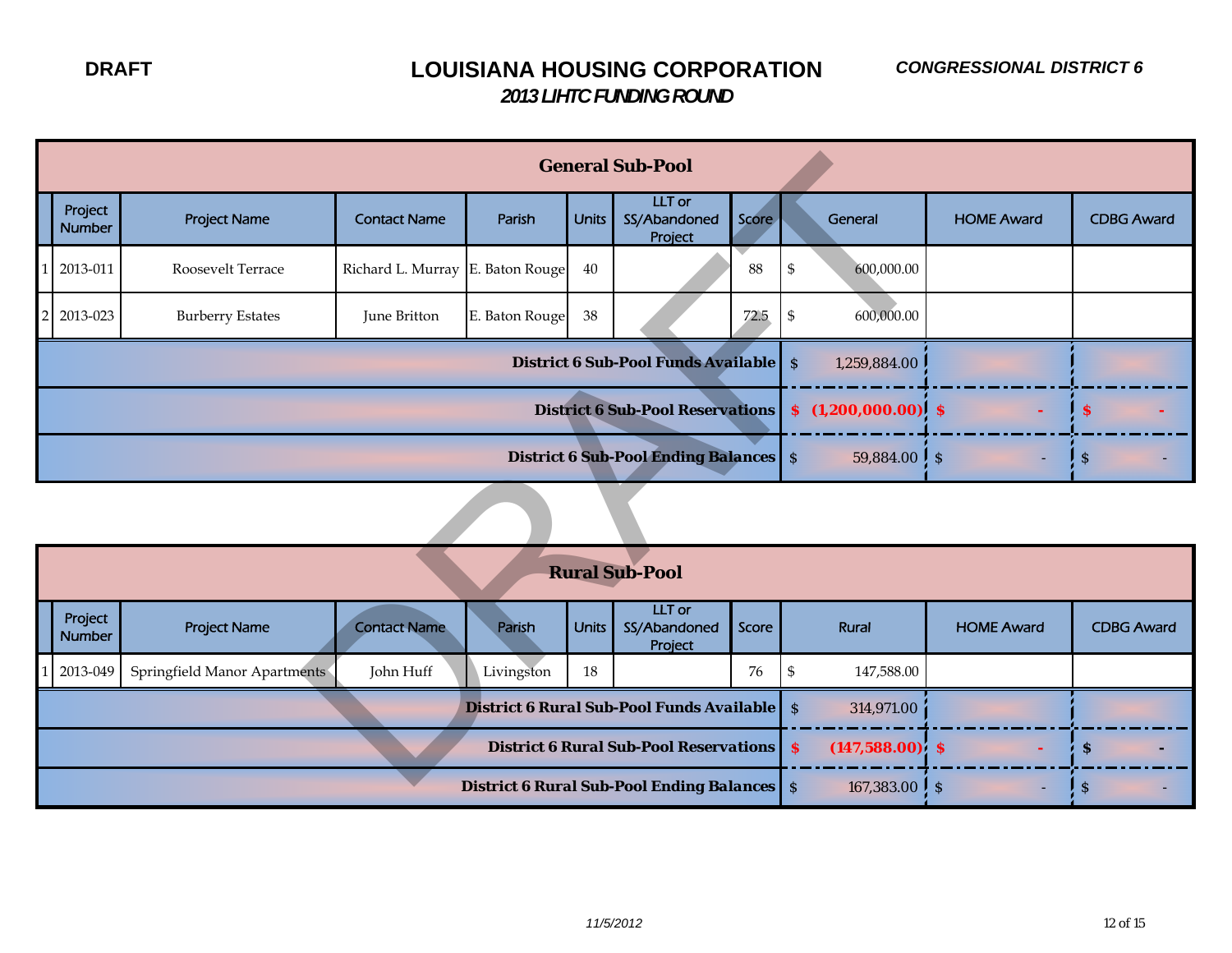|                          | <b>Collapsed Statewide (District 6)</b> |                                                        |                                     |                  |                                       |       |                                            |                   |                           |  |  |  |
|--------------------------|-----------------------------------------|--------------------------------------------------------|-------------------------------------|------------------|---------------------------------------|-------|--------------------------------------------|-------------------|---------------------------|--|--|--|
| Project<br><b>Number</b> | <b>Project Name</b>                     | <b>Contact Name</b>                                    | Parish                              | Units            | LLT or<br>SS/Abandoned<br>Project     | Score | <b>Collapsed Statewide</b><br>(District 6) | <b>HOME Award</b> | <b>CDBG Award</b>         |  |  |  |
|                          |                                         |                                                        |                                     |                  | <b>INSUFFICIENT CREDITS REMAINING</b> |       |                                            |                   |                           |  |  |  |
|                          |                                         |                                                        | <b>District 6 Funds Remaining</b> S | 227,267.00       |                                       |       |                                            |                   |                           |  |  |  |
|                          |                                         | <b>District 6 Collapsed Sub-Pool Reservations   \$</b> | <sub>S</sub>                        | $\boldsymbol{s}$ |                                       |       |                                            |                   |                           |  |  |  |
|                          |                                         |                                                        |                                     |                  | <b>District 6 Ending Balances</b> S   |       | $227,267.00 \, \text{S}$                   |                   | $\boldsymbol{\mathsf{S}}$ |  |  |  |
|                          |                                         |                                                        |                                     |                  |                                       |       |                                            |                   |                           |  |  |  |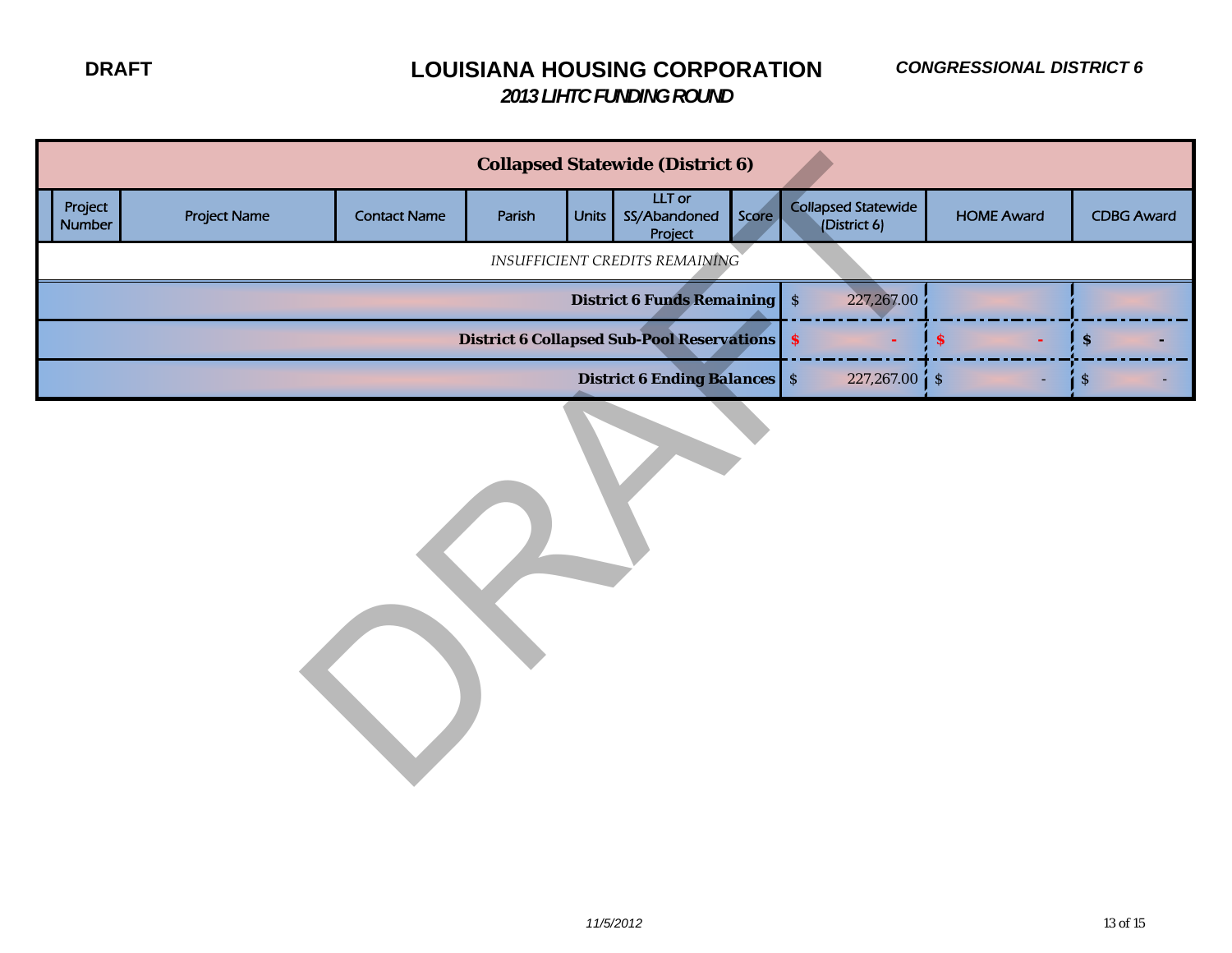|                                               |                   |                                                                                                                   |                                          | <b>Collapsed Statewide General Pool</b> |                 |              |                                   |       |  |                    |                   |   |                   |
|-----------------------------------------------|-------------------|-------------------------------------------------------------------------------------------------------------------|------------------------------------------|-----------------------------------------|-----------------|--------------|-----------------------------------|-------|--|--------------------|-------------------|---|-------------------|
|                                               | Project<br>Number | <b>Project Name</b>                                                                                               | <b>Contact Name</b>                      | Parish                                  | <b>District</b> | <b>Units</b> | LLT or<br>SS/Abandoned<br>Project | Score |  | <b>LIHTC Award</b> | <b>HOME Award</b> |   | <b>CDBG Award</b> |
|                                               | 2013-038          | Iberville Onsite Phase II                                                                                         | Chris Clement                            | Orleans                                 |                 | 75           |                                   | 89    |  | 600,000.00         |                   |   | 1,000,000.00      |
| <b>2013 LIHTC CEILING TOTAL</b>               |                   |                                                                                                                   |                                          |                                         |                 |              |                                   |       |  | 7,559,304.00       |                   |   |                   |
|                                               |                   | Amount Transferred to Collapsed Statewide General Pool from QNP/CHDO & Congressional District General Sub-Pools S |                                          |                                         |                 |              |                                   |       |  | 647.092.00         |                   |   |                   |
| Collapsed Statewide General Pool Reservations |                   |                                                                                                                   |                                          |                                         |                 |              |                                   |       |  | $(600,000.00)$ \$  |                   | s | (1,000,000.00)    |
|                                               |                   |                                                                                                                   | <b>2013 LIHTC GENERAL ENDING BALANCE</b> |                                         | 47,092.00       |              |                                   |       |  |                    |                   |   |                   |

|                                                                                                   |                          |                                                                                                                 |                                   | <b>Collapsed Statewide General Pool</b>                         |                 |                     |                                          |       |                             |                   |                               |
|---------------------------------------------------------------------------------------------------|--------------------------|-----------------------------------------------------------------------------------------------------------------|-----------------------------------|-----------------------------------------------------------------|-----------------|---------------------|------------------------------------------|-------|-----------------------------|-------------------|-------------------------------|
|                                                                                                   | Project<br><b>Number</b> | <b>Project Name</b>                                                                                             | <b>Contact Name</b>               | Parish                                                          | <b>District</b> | <b>Units</b>        | LLT or<br>SS/Abandoned<br>Project        | Score | <b>LIHTC Award</b>          | <b>HOME Award</b> | <b>CDBG Award</b>             |
|                                                                                                   | 2013-038                 | <b>Iberville Onsite Phase II</b>                                                                                | Chris Clement                     | Orleans                                                         | 2               | 75                  |                                          | 89    | 600,000.00                  |                   | $\mathfrak s$<br>1,000,000.00 |
|                                                                                                   |                          |                                                                                                                 | 2013 LIHTC CEILING TOTAL          |                                                                 |                 |                     |                                          |       | 7,559,304.00<br>S           |                   |                               |
|                                                                                                   |                          | Amount Transferred to Collapsed Statewide General Pool from QNP/CHDO & Congressional District General Sub-Pools |                                   | S<br>647,092.00                                                 |                 |                     |                                          |       |                             |                   |                               |
|                                                                                                   |                          |                                                                                                                 |                                   | Collapsed Statewide General Pool Reservations 8<br>(600,000.00) | <b>S</b>        | (1,000,000.00)<br>s |                                          |       |                             |                   |                               |
|                                                                                                   |                          |                                                                                                                 | 2013 LIHTC GENERAL ENDING BALANCE | 47,092.00<br>$\mathbf{s}$                                       |                 |                     |                                          |       |                             |                   |                               |
|                                                                                                   |                          |                                                                                                                 |                                   |                                                                 |                 |                     |                                          |       |                             |                   |                               |
|                                                                                                   |                          |                                                                                                                 |                                   |                                                                 |                 |                     |                                          |       |                             |                   |                               |
|                                                                                                   | Project<br><b>Number</b> | <b>Project Name</b>                                                                                             | <b>Contact Name</b>               | Parish                                                          | <b>District</b> | <b>Units</b>        | <b>LLT</b> or<br>SS/Abandoned<br>Project | Score | <b>LIHTC Award</b>          | <b>HOME Award</b> | <b>CDBG Award</b>             |
|                                                                                                   | 2013-048                 | Tunica Estates                                                                                                  | John Huff                         | Avoyelles                                                       | 5               | 17                  |                                          | 87    | \$<br>147,205.00            |                   |                               |
|                                                                                                   | 2013-003                 | Cottonwood I Apartments                                                                                         | Murray A. Calhoun                 | Avoyelles                                                       | 5               | 24                  |                                          | 72    | \$<br>237,735.00            |                   |                               |
|                                                                                                   | 2013-007                 | Park Place Apartments                                                                                           | <b>Kerry Banks</b>                | Calcasieu                                                       | 3               | 32                  |                                          | 71    | \$<br>285,760.00            |                   |                               |
|                                                                                                   | 2013-009                 | Oak Grove Villas                                                                                                | <b>Kerry Banks</b>                | $\mathfrak{S}$<br>189,347.00                                    |                 |                     |                                          |       |                             |                   |                               |
| 2013 LIHTC CEILING TOTAL                                                                          |                          |                                                                                                                 |                                   |                                                                 |                 |                     |                                          |       | $\mathbf S$<br>1,889,826.00 |                   |                               |
| Amount Transferred to Collapsed Statewide Pool from QNP/CHDO & Congressional District Sub-Pools S |                          |                                                                                                                 |                                   |                                                                 |                 |                     |                                          |       | 1,042,762.00                |                   |                               |
|                                                                                                   |                          |                                                                                                                 |                                   | Collapsed Statewide Pool Reservations   \$<br>(860, 047.00)     | <b>S</b>        | s                   |                                          |       |                             |                   |                               |
|                                                                                                   |                          |                                                                                                                 | 2013 LIHTC RURAL ENDING BALANCE   | $\mathbf S$<br>182,715.00                                       |                 |                     |                                          |       |                             |                   |                               |